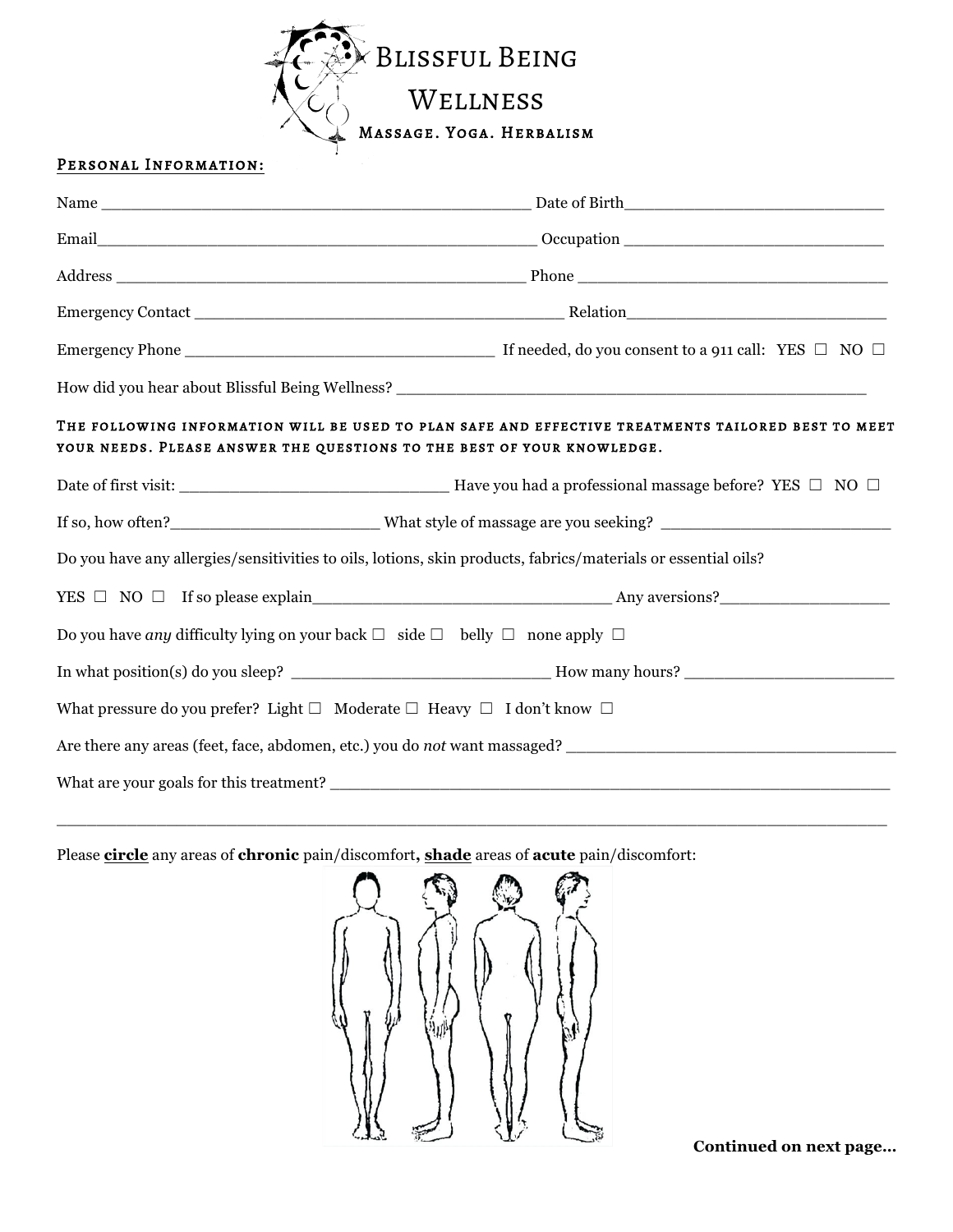## Medical Information**:**

|                                                                                                                                                                                                                                                                                                                                                                                              | Do you visit a chiropractor? YES □ NO □ Chiropractor Name ________________________How often?________                                                                                                                                                                                                                                                                                                                                  |                                                                                                                                                                                                                                                                                                                                                                                                                                   |
|----------------------------------------------------------------------------------------------------------------------------------------------------------------------------------------------------------------------------------------------------------------------------------------------------------------------------------------------------------------------------------------------|---------------------------------------------------------------------------------------------------------------------------------------------------------------------------------------------------------------------------------------------------------------------------------------------------------------------------------------------------------------------------------------------------------------------------------------|-----------------------------------------------------------------------------------------------------------------------------------------------------------------------------------------------------------------------------------------------------------------------------------------------------------------------------------------------------------------------------------------------------------------------------------|
|                                                                                                                                                                                                                                                                                                                                                                                              |                                                                                                                                                                                                                                                                                                                                                                                                                                       |                                                                                                                                                                                                                                                                                                                                                                                                                                   |
|                                                                                                                                                                                                                                                                                                                                                                                              | Do you suffer from chronic pain? Please explain; what makes it better/worse? _________________________________                                                                                                                                                                                                                                                                                                                        |                                                                                                                                                                                                                                                                                                                                                                                                                                   |
|                                                                                                                                                                                                                                                                                                                                                                                              | Do you suffer from chronic stress? Low-grade $\square$ High-grade $\square$ How do you notice it manifesting in your life?                                                                                                                                                                                                                                                                                                            |                                                                                                                                                                                                                                                                                                                                                                                                                                   |
|                                                                                                                                                                                                                                                                                                                                                                                              | Do you sit for long hours at a time (ie: workstation, computer, driving, etc)? YES $\Box$ NO $\Box$<br>If yes, please explain:<br>Do you perform repetitive movements in your daily life, work, hobby? YES $\Box$ NO $\Box$                                                                                                                                                                                                           |                                                                                                                                                                                                                                                                                                                                                                                                                                   |
|                                                                                                                                                                                                                                                                                                                                                                                              |                                                                                                                                                                                                                                                                                                                                                                                                                                       |                                                                                                                                                                                                                                                                                                                                                                                                                                   |
|                                                                                                                                                                                                                                                                                                                                                                                              | Please check any and all that apply to you (past or present) and explain below:                                                                                                                                                                                                                                                                                                                                                       |                                                                                                                                                                                                                                                                                                                                                                                                                                   |
| Diabetes<br>Heart Condition(s)<br>Pacemaker<br>Contagious Condition(s)<br>Depression<br>□<br>Blood-borne Illness(es)<br>Hernia<br>□<br>Osteoporosis<br>Sciatica<br>Scoliosis<br>□<br><b>Easy Bruising</b><br>⊔<br>Carpal Tunnel Syndrome<br>⊔<br>Anxiety/Panic Attack(s)<br>$\Box$<br>Skin Condition/Irritation<br>$\Box$<br>Headaches/Migraines<br>$\Box$<br>Joint Replacement(s)<br>$\Box$ | Fibromyalgia<br>Kidney Dysfunction<br>$\Box$<br>Sprains or Strains<br>ப<br><b>PTSD</b><br>$\Box$<br>Open $Wound(s)/Lesion(s)$<br>$\Box$<br>Contagious Condition(s)<br>П.<br>Tingling/Numbness<br>$\Box$<br>Spinal Condition(s)<br>⊔<br>Lyme Disease<br>□<br>Plantar's Warts<br>□<br>Varicose Veins<br>⊔<br>Gout<br>⊔<br>Arthritis (Osteo/Rheumatoid)<br>□<br>High/Low Blood Pressure<br>□<br>Stroke<br>□<br>Blood Clots/DVT<br>$\Box$ | <b>HIV/AIDS</b><br>ப<br>History of Trauma<br>$\Box$<br>Insomnia/Sleep Disorder(s)<br>$\Box$<br>Poor Digestion<br>$\Box$<br>Surgery (last 10yrs)<br>$\Box$<br><b>Degenerative Disc Disease</b><br>$\Box$<br>$\Box$ Herpes<br>Chronic Fatigue/ Epstein Barr<br>ப<br>Jaw Pain/Tension (TMJD)<br>$\Box$<br>Other Diagnosed Condition(s)<br>□<br>Cancer<br>$\Box$<br>Neuropathy<br>ப<br>Hepatitis<br>$\Box$<br>Prosthetic(s)<br>$\Box$ |
| Explain any conditions you have marked above?                                                                                                                                                                                                                                                                                                                                                |                                                                                                                                                                                                                                                                                                                                                                                                                                       |                                                                                                                                                                                                                                                                                                                                                                                                                                   |

**Continued on next page…**